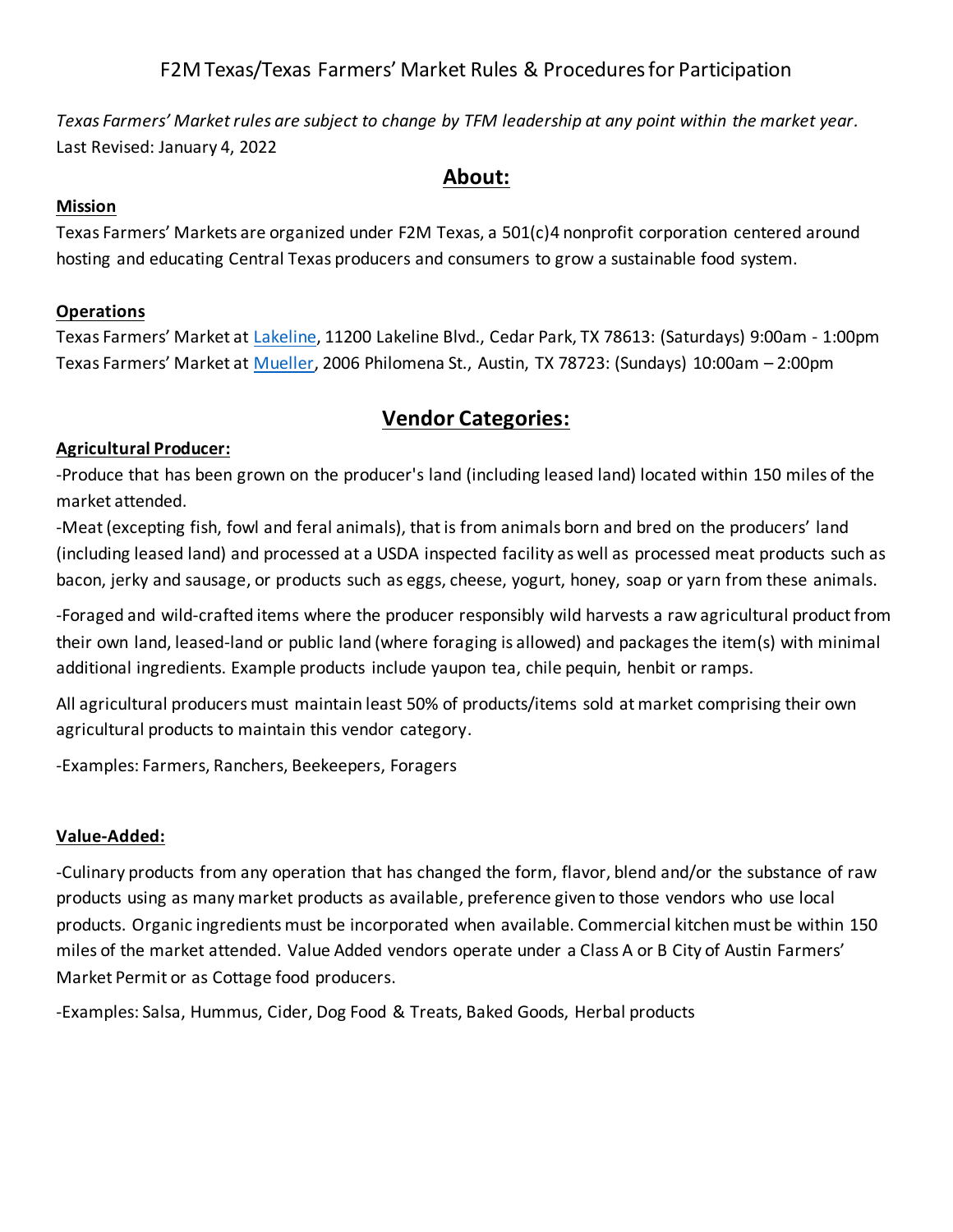#### **Prepared Food:**

-Vendors offer freshly made food and drinks available for sale and immediate consumption on-site at TFM. These products may be hot or cold ready-to-eat foods or drinks under a Class B City of Austin Farmers' Market Health Department permit. Products must use as many market products as available, preference given to those vendors who use local products. Organic ingredients must be incorporated when available. Commercial kitchen must be located within 150 miles of the market attended.

-Examples: Waffles, Brisket, Iced Beverages

#### **Artisan:**

-Materials from outside the area of the farmers' market when integrated with other local products or created by a local artisan located within 150 miles of the market attended.

-Examples: Beauty and skincare products, jewelry, art, ceramics

#### **Healthy Living:**

No physical products sold. Fitness, wellness and other vendor types that do not fit within the traditional boundaries of the vendor listings above. Not a common vendor type, please check with Executive Director before applying under this category.

-Examples: Workout and fitness-based businesses, nutritional services, chiropractic care

#### **Nonprofit:**

Non-profit, non-partisan organizations may apply for complimentary booth space at any market based on availability. No fundraising allowed at markets and no sales activities allowed.

-Examples: Pet adoption groups, voter registration, blood drives, Girl Scouts

#### **Other Definitions**

**Producer-only farmers' market**: A market at which vendors, their family members or their employees are permitted to sell direct to consumer items which they have themselves produced.

**Reselling**: Buying and reselling any item without additional ingredients or modifications to the existing product. Example: 1) farmer selling fruit or vegetable grown by another person or from a wholesale outlet. 2) purchasing balsamic vinegar and repackaging/labeling as your own product. What is acceptable is infusing, blending or adding other ingredients to make it your own.

**Co-packed Item**: An item that is prepared, packaged and/or labeled by another entity with your recipe and/or products from your farm or ranch.

**CSA**: Community Supported Agriculture: created so a farmer could sell "shares" of their crops and the CSA customers could support that farmer through hard times and benefit through bountiful ones. The farmer has a better idea of how much to grow, he gets his money in advance and has customers for the season. Our markets have agreed to be distribution points for CSAs. Items that are not the farmer's products may be included when items come directly from market vendors, but in no other circumstance. **Dumping**: Selling at substantially less than market averages.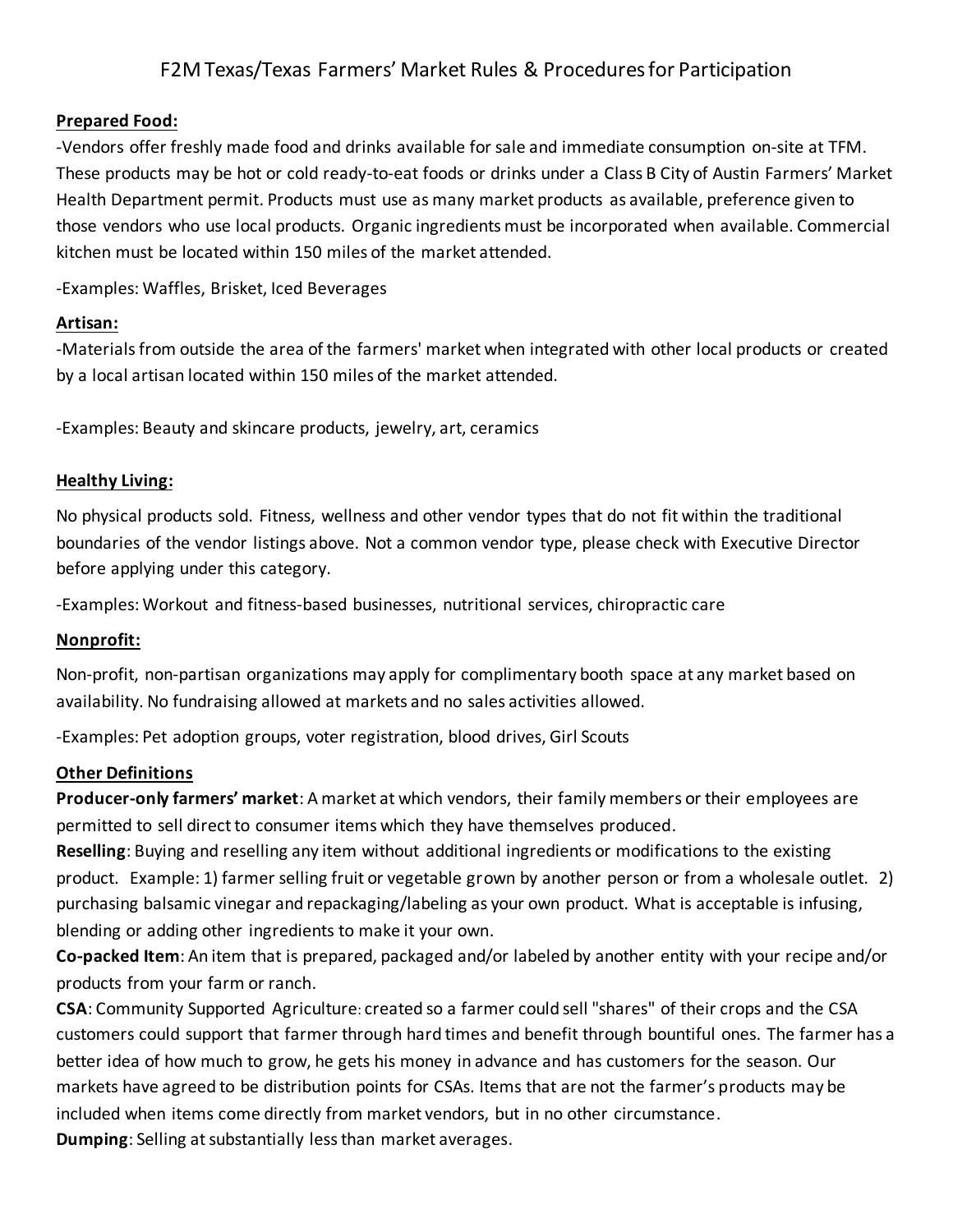### **Other Definitions-continued**

**Seasonal Producer**: An agricultural producer that grows only agricultural products that are not possible to grow year-round and are highly seasonal. An example would be a farmer only growing peaches. **Specialty Producers:** A producer that offersitems not usually grown within the 150-mile radius but a relative or agent brings the items to market. Example: Citrus from South Texas that is to be sold by the grower or his/her employee or family member.

# **Vendor Fees:**

**Application Fee:** A one-time application fee which applies to vendors new to the market. -Must be paid prior to consideration of vendor application.

-Non-refundable to ineligible vendors whose ineligibility resulted from stated market rules. -Fee:

- Agricultural Producer: \$25
- Other Vendor (Value-added, Prepared Food, Artisan, Healthy Living): \$75

**Annual Membership Fee:** An Annual Membership Fee is due on or before first market date in April. -Annual Membership Fees will be prorated according to which week a new vendor joins the market. -Vendors must resubmit a new, updated application each year, along with annual membership fees. At this time, copies of permits, insurance, and any other documents deemed necessary will be requested and collected.

-Vendors who join (or reapply to join) the market will be expected to review, sign, and comply with updated market rules and readmission to market each April is not guaranteed. -Fee:

- Agricultural Producer: \$150
- Other Vendor (Value-added, Prepared Food, Artisan): \$185

**Booth Fee**: A fee paid each market day for one 10x10 booth space at any Texas Farmers' Market. -Due before or by end of market day. -Fee:

- Agricultural Producer: \$45
- Value-Added Vendor: \$55
- Associated Artisan: \$55\*
- Prepared Food: \$65
- Associated Healthy Living Vendor: \$65\*
- Unassociated Artisan: \$65\*
- Unassociated Healthy Living Vendor: \$75\*

\*Artisans and Healthy Living Vendors who wish to pay the annual association fee may do so to receive discounted weekly fees as indicated in the above price structure, but attendance will be strictly enforced. If an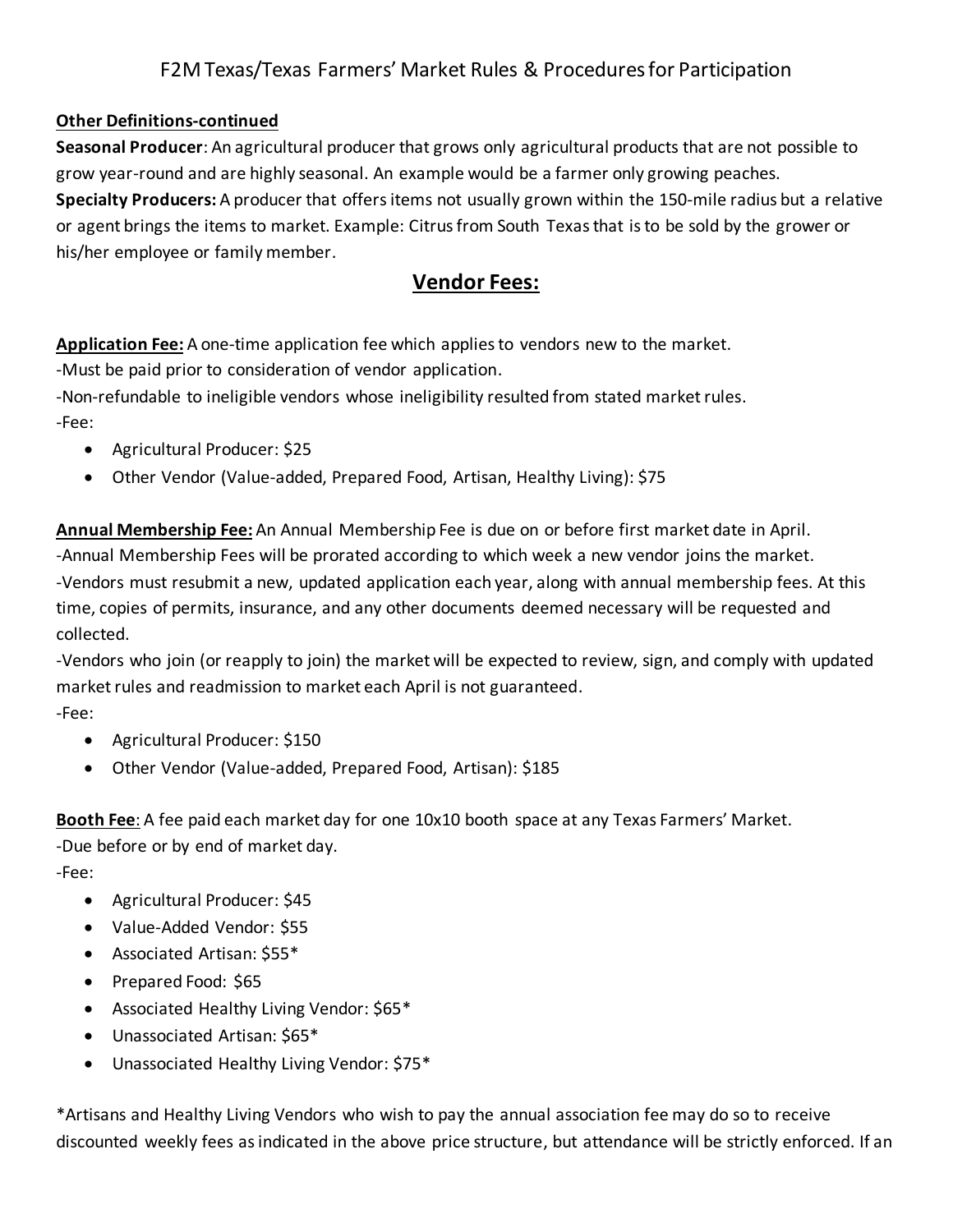Artisan or Healthy Living Vendor who pays the association fee misses more than 10 market days, they will forfeit the discounted weekly fee and no association fee funds will be returned.

### **Vendor Fees-continued**

**Equipment Rental:** A rental of market equipment from TFM.

-Full set up includes canopy, weights, table and staff setup and teardown.

-Generators (includes gas) and weights are also available for rent.

-Incomplete set ups (one table, or borrowing of miscellaneous TFM supplies) may incur a full rental fee. -Equipment is rented to vendors on a first-come, first-served basis.

-Fee:

- Equipment Rental: \$30
- Generator: \$25
- Weights: \$5 per weight
- Gas: \$5

**Rear Space Set Up:** An additional 10'x10' space set up behind their booth used for CSA pick up.

-Rear spaces may not be used as a selling space.

-Fee:

• Rear Space Set Up: \$15

**Booth Sharing:** A weekly rate charged to vendors sharing one booth for the following vendor types only.

- If you are an Associated Vendor, annual membership fees are required from each vendor. Your booth fees will remain the same whether one or both vendors are in attendance.

- If you are Unassociated, both businesses must be in attendance at each market appearance

-Each vendor is required to fill out a complete application and follow all other market rules.

-Fees:

When vendors from different categories booth share, each will pay \$5 less than the standard booth fee from each category, as follows:

- Agricultural Producer: \$40
- Value-added: \$50
- Artisan: \$60

# **Market Rules:**

### **Applicants**

- 1. All **invitations to sell at any market** are at the discretion of the Executive Director.
- 2. Submitting an application and paying the application fee **does not guarantee admittance** into the market.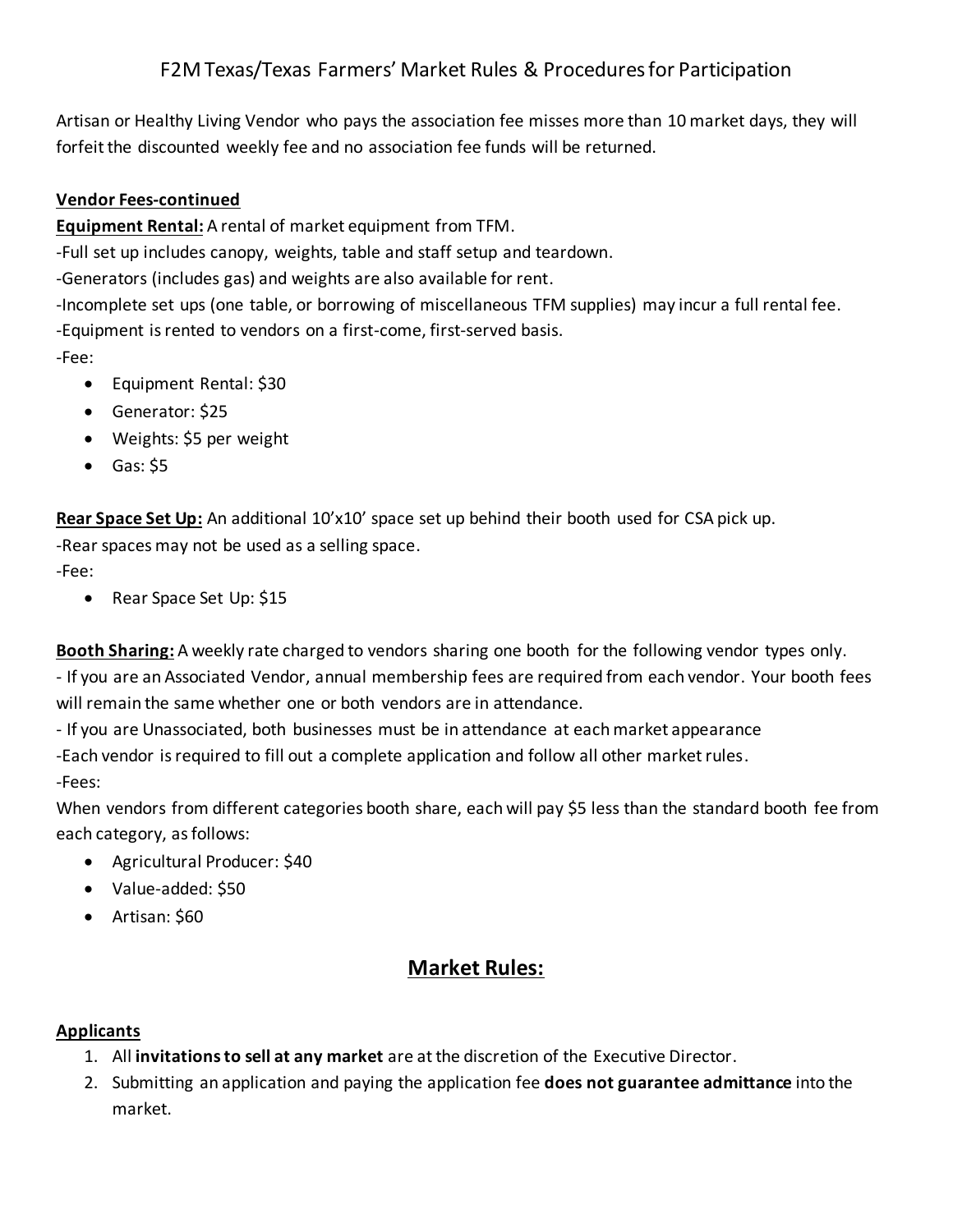### **All vendors**

- 3. **Market rules** must be read and acknowledged via the Testimony and Hold Harmless Agreement for each person working in the booth before vendors attend any market.
- 4. Copies of all proper **permits, certifications, licenses,** etc. must be received by TFM before a vendor can attend any market.
- 5. New **agents hired at any time** must agree to comply with all market rules by carefully reviewing this document with owner and signing hold harmless.
- 6. Existing vendors are not guaranteed a continued space and may be removed as a vendor upon resubmission of application or any time during market year at the Executive Director's discretion. Annual Membership and Weekly Booth fees will not be refunded for any reason.
- 7. There is no guarantee of exclusive category for any vendor.
- 8. A **\$1,000,000 general liability policy** is required of all vendors to cover them in the event of an accident or foodborne illness at market, a certificate of insurance is required for each market attended that lists the market's full name and physical address (found on TFM website).
- 9. **New items** (not included in the most recent application) must be submitted in writing via email and approved by the Executive Director or Director of Operations before sold at market.
- 10. All items sold at market must be **grown/prepared by the vendor within 150 miles of the market** unless a different arrangement is agreed upon by Executive Director, exceptions include Gulf seafood since there is not an ocean within 150 miles.
- 11. **Laws, regulations, and rules put forth by the federal, state, city, or county government** must be followed by all vendors.
- 12. **Re-selling** of any products or goods is prohibited (food vendors may blend or infuse products to make a final product of their own).
- 13. Markets operate year-round, rain or shine. Vendors should prepare for all types of **weather** including cover for rain or sun and weights for winds. No refunds or discount in fees will be given in the event of inclement weather or lack of business due to the weather.
- 14. Vendors are expected to be **absent** for no more than 10 days for each market they attend in the calendar year. If Christmas Eve or Christmas Day falls on a market day, closures will occur. The market will be closed the Saturday after Thanksgiving. If a market is not designated as closed on a **holiday**, all vendors are expected to attend or submit timely notice of absence. Vendors who exceed 10 absences, without prior consent from Executive Director and Operations Director, forfeit the association discounted weekly fee rates, will be subject to higher weekly booth fees, and risk being expelled from market.
- 15. Vendors will be afforded 2 Unpaid Absences per market, per year. Unpaid Absences are not liable to pay late-call-out fees or vendor fees for those weeks. Unpaid Absences are reserved for weeks in which vendors face issues that are out of their control, i.e.: sickness, injury, natural disasters, etc. Unpaid Absences cannot be used for No Call, No Shows. Unpaid Absences are determined eligible or ineligible solely at the discretion of the Executive Director and/or Director of Operations. Unpaid Absences count towards total absences for the year.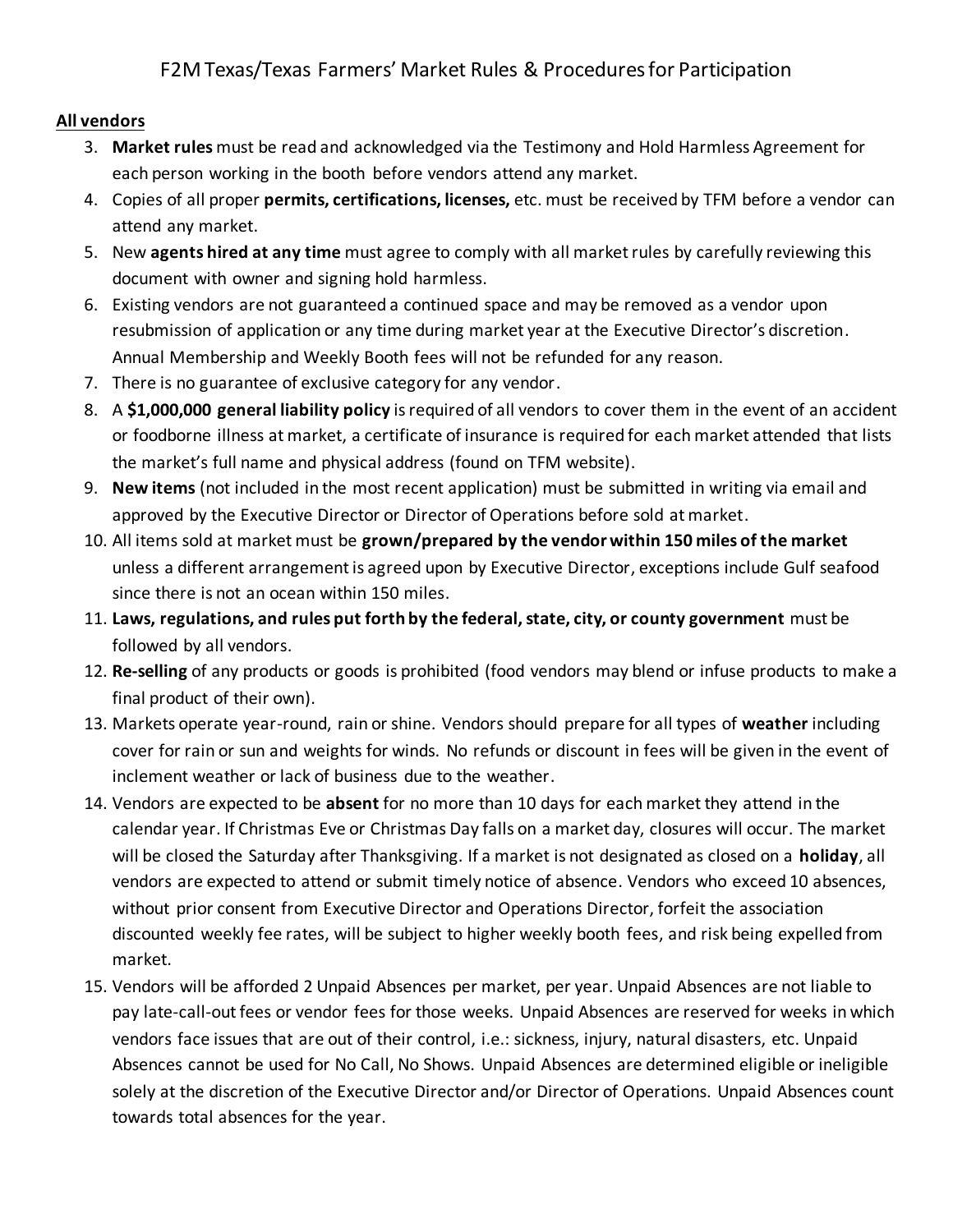- 16. Vendors not attending a market must submit **notification of absence** to the Director of Operations via the Not Coming + Equipment Rental Form **no later than end of day Thursday before weekend markets** and end of day Monday for Wednesday market. This link is emailed to vendors weekly and is also always available on the Texas Farmers' Market Website on the Vendor Quick Links page.
- 17. Vendors wanting to **rent equipment or rent more than one booth space** must follow the same procedure for absence as listed above. Vendors renting equipment must be responsible for the equipment throughout the market, as well as one hour before and after. Vendors renting generators must return to the information booth at close of market to prevent theft.
- 18. Vendors must be **set up & ready to sell** no later than 15 minutes before market open. No driving within market boundaries is permitted 30 minutes before market open and until 15 minutes after the close of market.
- 19. Agricultural Vendors must display a TFM **parking** placard when parking in the designated Farmer/Rancher parking areas at the Mueller Sunday market. All other vendors must park in outlying areas during market hours. Vendors who park in unapproved areas during market will be subject to fines.
- 20. Vendors may not **break down** before end of market even in the event the vendor has sold out. Tables, signage, tablecloth etc. must remain set up in booth space until end of market. Vendors must break down promptly at market close. No driving within market boundaries is permitted until 15 minutes after the close of any market. Lakeline vendors may not drive over curbs at any time for any reason.
- 21. A booth space constitutes a **10'x10' space** using straight-legged canopies. Vendors cannot reserve more than 2 front facing spaces. Merchandise must be restricted to within the designated booth space and signage must not impede flow of shoppers between booth spaces.
- 22. 30 lb. **weights** must be securely affixed to each canopy leg at all times. Weights should be set up in a way to avoid injury to any person. The Market reserves the right to take down any canopy at the market at any time.
- 23. **Smoking and vaping** is not permitted in market territory. Vendors must leave market boundaries so that smoke or vape does not reach shoppers or other vendors. Cigarette butts must be properly disposed of in safe containers and removed by vendor.
- 24. Only **generators** at or below a decibel level of 60 are permitted at the market to minimize noise pollution.
- 25. **Only owners or agents**(family member, employee) may sell at market. Agents must be knowledgeable, communicative, and project a professional presence at market and must have worked at or visited the farm, ranch, commercial kitchen or studio of the producer.
- 26. **Branded merchandise** such as t-shirts, bags, caps, towels, aprons must be sourced from ethical/sustainable manufacturers, regardless of provenance. Vendors are required to submit their sourcing to TFM staff for approval prior to selling items at market.
- 27. Vendors must transport **trash and recycling** offsite, no dumping or usage of market dumpsters allowed. Vendors must completely clean their booth space at the end of market. Vendors who provide samples or prepared food must provide trash receptacles at their booth. Ice and water brought to the market should not be discarded on site.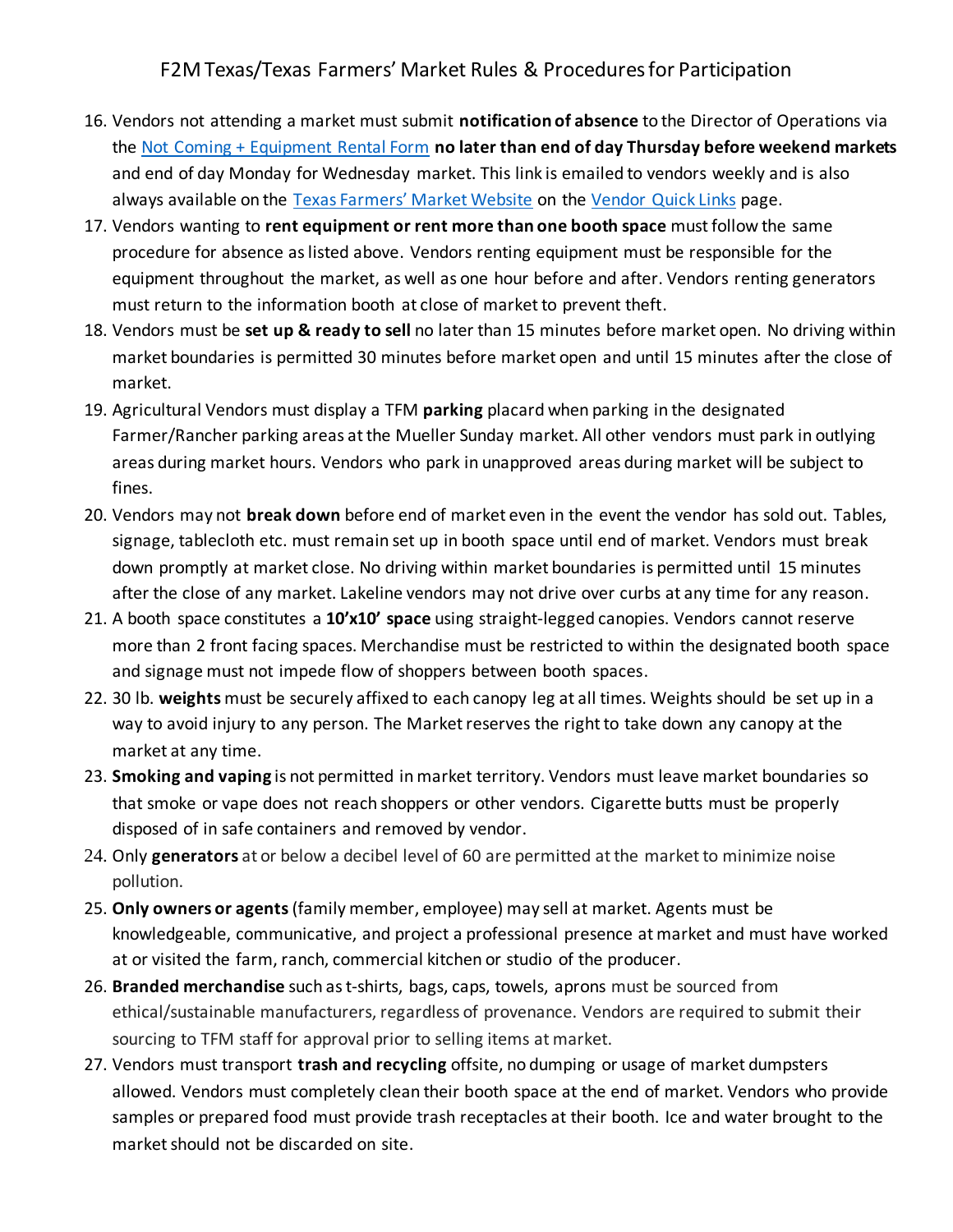- 28. **Booth locations** are subject to change. Vendors' booth locations may change week-to-week and vendors are expected to exercise flexibility in the event of relocation.
- 29. Vendors may bring **pets** to the market if their permit allows. Service animals are welcome in any case.
- 30. Vendors must display **signage with prices and vendor information**. Vendors should keep prices fair and reasonable, **no dumping**. Signage should clearly identify family name and/or the name of their farm/business including the city, town or county where production occurs, as well as Sales Tax Permits and Certificate of Registration for Weights and Measures where applicable.
- 31. If a vendor dumps unsold inventory at any market he/she will be warned once. A second violation may result in loss of market privileges.
- 32. **No printed materials** may be distributed as we strive toward operating a zero-waste market. Vendors are encouraged to share information with shoppers by asking them to take a picture of a sign displaying the information, or to add their email to a mailing list to receive the information electronically.
- 33. Vendors must **report Estimated Sales**(daily gross sales) to market staff each market day. Data is kept anonymous but required for market analysis and grant reporting.
- 34. All vendors at the Mueller market (both indoors and out) are required to properly wear **face coverings** (over nose and mouth) while at market. As of January 9, 2022, failure to do so will result in a verbal warning for a first violation; a second violation will result in fines; any further violation may result in expulsion from markets at the discretion of the Executive Director.
- 35. Intoxication from **alcohol or illegal drugs** will result in vendor expulsion from the Market.
- 36. Vendors are required to comply with state and federal laws concerning **firearms** and may not openly display firearms while selling at the market.
- 37. Vendors must contribute to **accessibility** at the market by clearing a fire lane and maintain an ADA pathway.
- 38. No **disruptive or aggressive marketing** is permitted at market.
- 39. All **fines must be paid** prior to setting up at the next market after fines were accrued. Unpaid fines are subject for expulsion from market at the Executive Director's discretion.
- 40. F2M TEXAS and/or any **Texas Farmers Market staff member is not responsible for** product liability, fines, penalties or the paying of sales taxes for individual vendors.
	- a. 0.0825 of the total taxable sale must be paid in **Sales Tax to the City of Austin** where applicable.
- 41. **Discrimination** in any form is prohibited. Discrimination is the treatment or consideration of, or making a distinction in favor or against, a person based on the group, class, or category to which that person belongs, including but not limited to race, color, national origin, age, disability, economic class, sex, gender expression or sexual orientation.
- 42. **Harassment** based upon an individual's sex, race, ethnicity, national origin, age, religion or any other legally protected characteristics will not be tolerated. All employees, including supervisors and other management personnel, are expected and required to abide by this policy. No person will be adversely affected in employment with the employer as a result of bringing complaints of unlawful harassment.
- 43. **Other standards and conduct**: Vendors should be knowledgeable about products, how they are used, grown or produced and be able to communicate these things clearly to the customers. Products should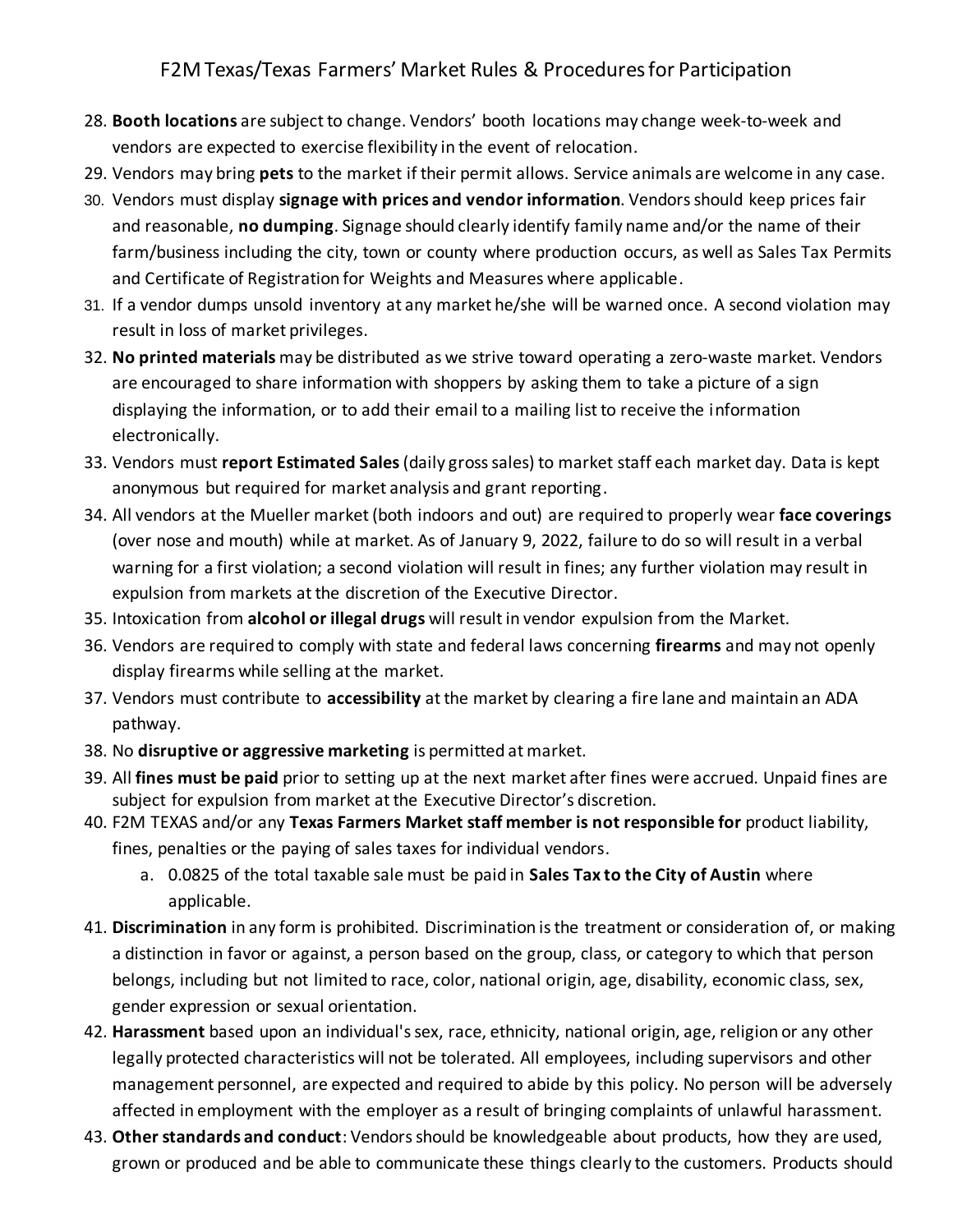be displayed in a sanitary, presentable and attractive manner. Vendors are expected to be courteous, professional and presentable at all times. Inappropriate language or behavior, clothing, harassment or abuse toward anyone at any market will not be tolerated and may be reason for expulsion.

44. Vendors commit to **not publicly disparage Texas Farmers Markets**.

### **All Food Vendors**

- 45. All food vendors must comply with Federal, State, Austin and Travis County **Health Department rules.**
- 46. No **plastic sampling spoons** are allowed**.** Wooden or compostable spoons may be used instead.
- 47. **Co-packed items** are not allowed for sale (farmers and ranchers exempt if item is produced by vendor, to be determined on a case by case basis by TFM Leadership).
- 48. **Follow labeling requirements from the State of Texas**, which must label all products with the following information: 1. Contact information: address, phone # and/or email address 2. Contents: Name of item should include common and usual name 3. List of ingredients according to weight. 4. Eight common allergens. **Cottage law vendors** must indicate on product labels this statement: This product is not inspected by any state of Texas or local health department. Find detailed information here: https://www.dshs.texas.gov/foods/labeling.aspx
- 49. **Health Department violations** must be corrected before a vendor is allowed to set up on next market date.

### **Agricultural Producers**

- 50. Agricultural Vendors are subject to **farm/ranch inspections** by TFM management with up to two other participating growers/producers if deemed necessary. Refusal of inspection will result in termination of selling privileges.
- 51. **Cooperative selling** is acceptable if the co-op is a legal entity and not competing with a current vendor. The Executive Director and/or the Director of Marketing and Agriculture must inspect each farm or ranch, each entity is required to pay a full Annual Membership Fee, and transparent signage should be plainly visible at market. A mileage fee of \$1.00 per mile will be paid to the applicable TFM staff member for plural farm/ranch inspections.
- 52. Vendors must display current Organic Certification when **promoting products as organic**. Claim of organic status may not be posted or used in promotion of the product, farm or ranch without proof thereof. Learn more here.
- 53. Vendors who market their products using the term '**sustainable**' must adhere to TFM's definition of sustainable. Learn more here.
- 54. **Producers may offer value added items** made from producers' own vegetables, meat, fruit, milk, etc. but must first notify Executive Director of intent to sell product at any market and acquire any necessary state and local permits.
- 55. **CSA distribution** is allowed by farmer or rancher at market only if the boxes include product the vendor has produced. Any new products to be delivered at our markets as part of a CSA must be preapproved by the Executive Director and permitted or licensed appropriately. Pickup locations other than TFM markets will not be promoted
- 56. **No live animals** may be sold at market.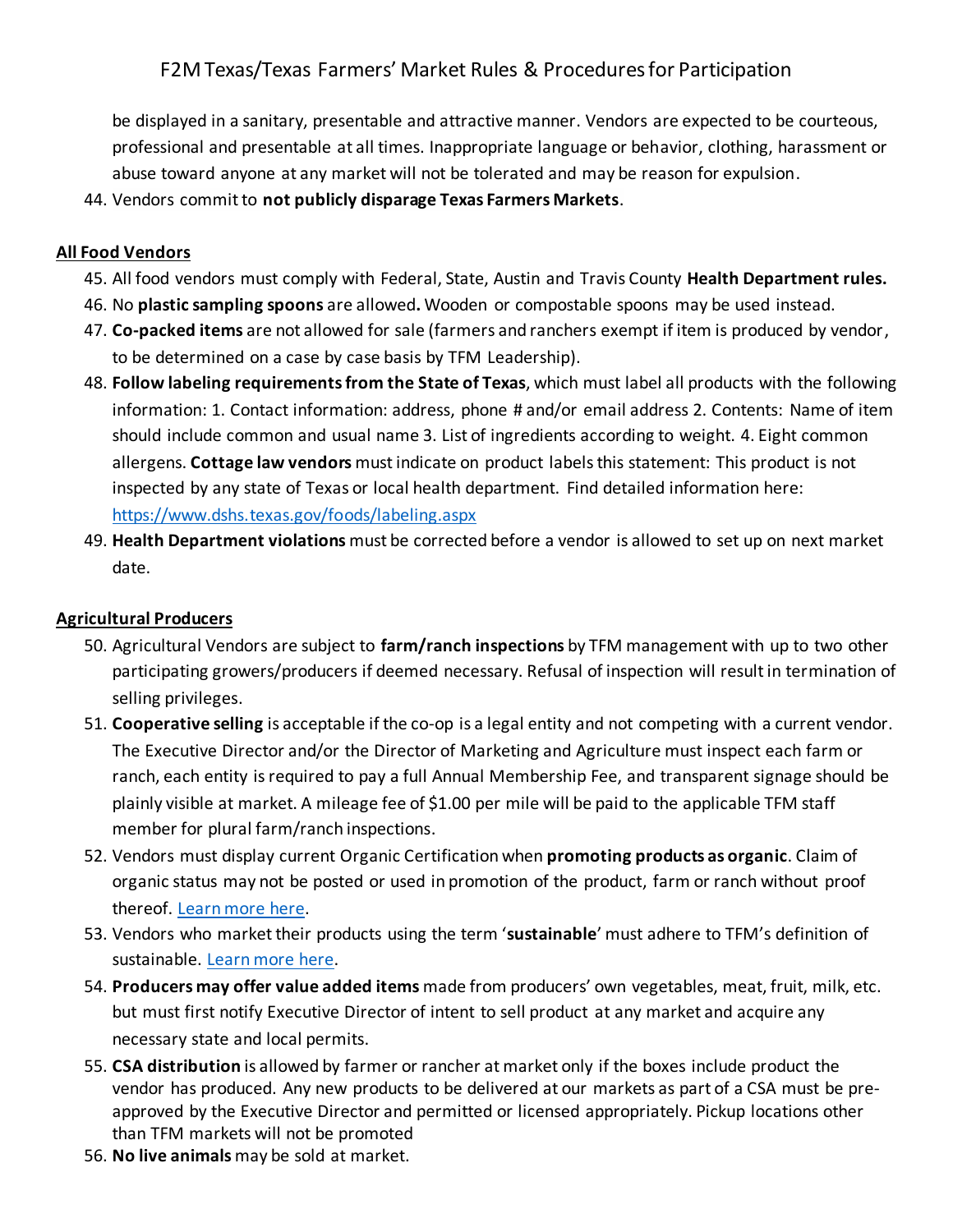### **Farmers**

- 57. A farmer using **synthetic chemicals or dusts** on his/her crops must be completely transparent with this information to shoppers. In the event of dispute, a written statement must be submitted to the Executive Director via U.S. mail. The Executive Director may decide to inspect the farm with a certified organic farmer/s and create a final opinion regarding the treatment of the farm and subsequent action toward vendor
- 58. Vendors must grow or produce the products sold and maintain high quality standards throughout the season
- 59. **Off-grade or seconds or storage vegetables** must be labeled as such. TFM leadership may insist on removal of poor quality items
- 60. **Nursery-Only Vendors** must sell only cut flowers, potted plants, trees or nursery starts that are grown from seed, plug, cutting, bulb or bare-root by the seller. No resale of plants is allowed. Any business that grows or distributes plants with the intent to sell in temporary markets or at a temporary location needs a Nursery Floral License Class M and an Event Permit for each event. More information here: www.texasagriculture.gov/RegulatoryPrograms/PlantQuality/NurseryFloral.aspx

### **Ranchers**

- 61. A producer selling any **meat claiming hormone and/or antibiotic free and/or grass fed** must have raised the animals from the ranch herd from birth (excepting poultry or wild, feral animals) or provide a certified letter from seller that animals have been hormone and antibiotic-free and/or grass-fed since birth and/or weaning. Further, it is preferable that the animals are born and raised completely on the producer's property from ranch herd of mother animals
- 62. If the producer does not have the capability of raising animals in the fashion described above, the producer must be completely transparent with shoppers and management of the market about **where the animals originated** if allowed to sell at the markets by the Director of Agriculture and the Executive Director
- 63. **Wild fish (**from the Texas Gulf coast or Texas lakes) **and feral animals**(harvested from within the 150 mile radius of the market and slaughtered under all applicable regulations) are acceptable. TFM requires copies of all relevant permits from city, county, state and federal permitting agencies

### **Value-Added Vendors**

- 64. **Local farm or ranch ingredients** must be incorporated when available and in season. Receipts must be shown as proof as requested by Executive Director
- 65. **At least one weekly menu offering** must feature a local ag producers' product(s)
- 66. Any vendor selling **CBD products** must provide detailed sourcing and extraction information and provide proof of purchase from source company. Additional information may be requested by the Executive Director. Products may not be sold or sampled to minors (under the age of 18) without a parent/guardian's presence and permission.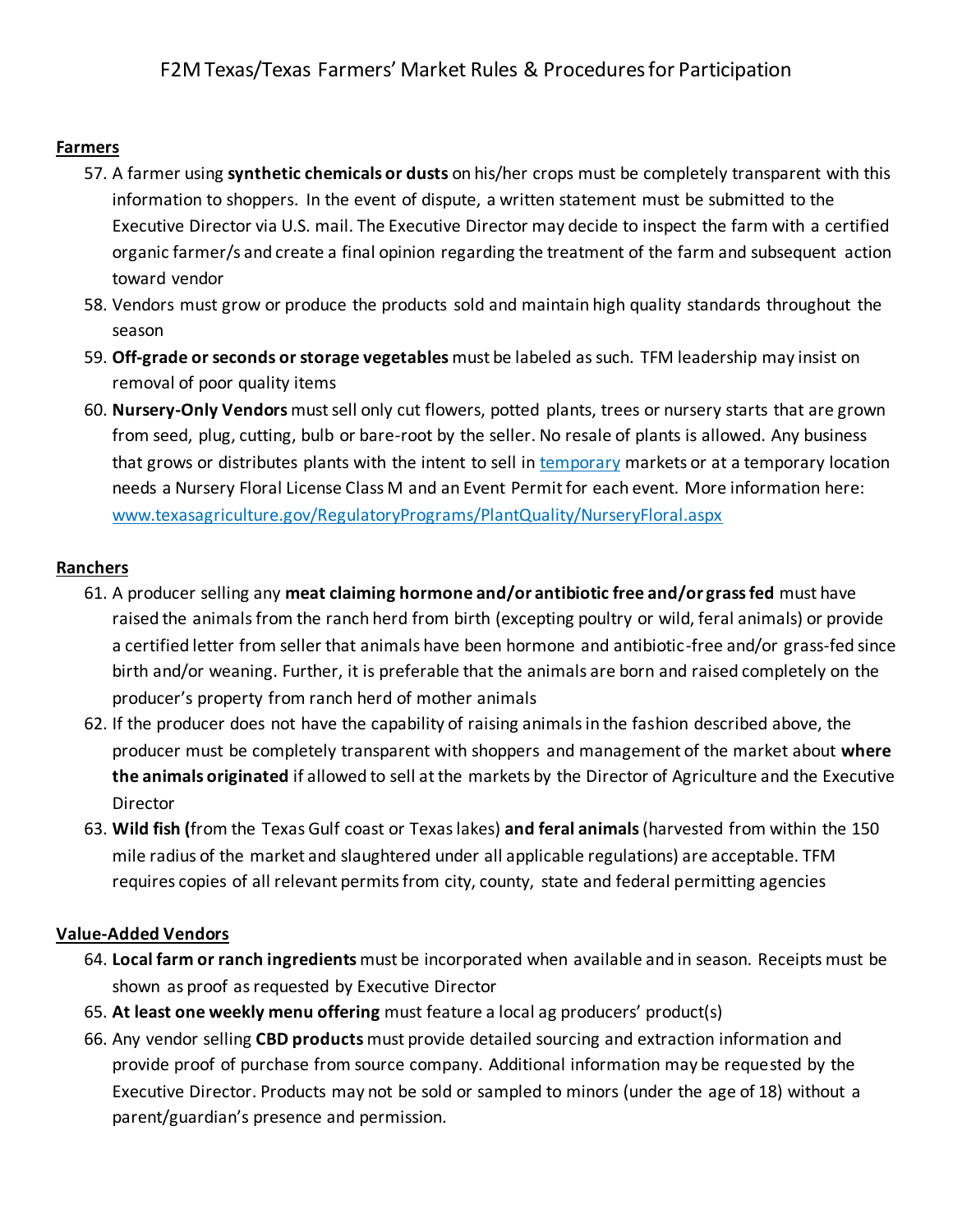#### **Artisans**

67. Artisans will be **subject to a jury** of their product by the Executive Director and/or the appointed TFM team member before being allowed to sell at any market. The Executive Director or the TFM team member have the right to review any merchandise for sale at any market at any time. Inspection of artisan studios may be required. Photos of the work must be submitted with the application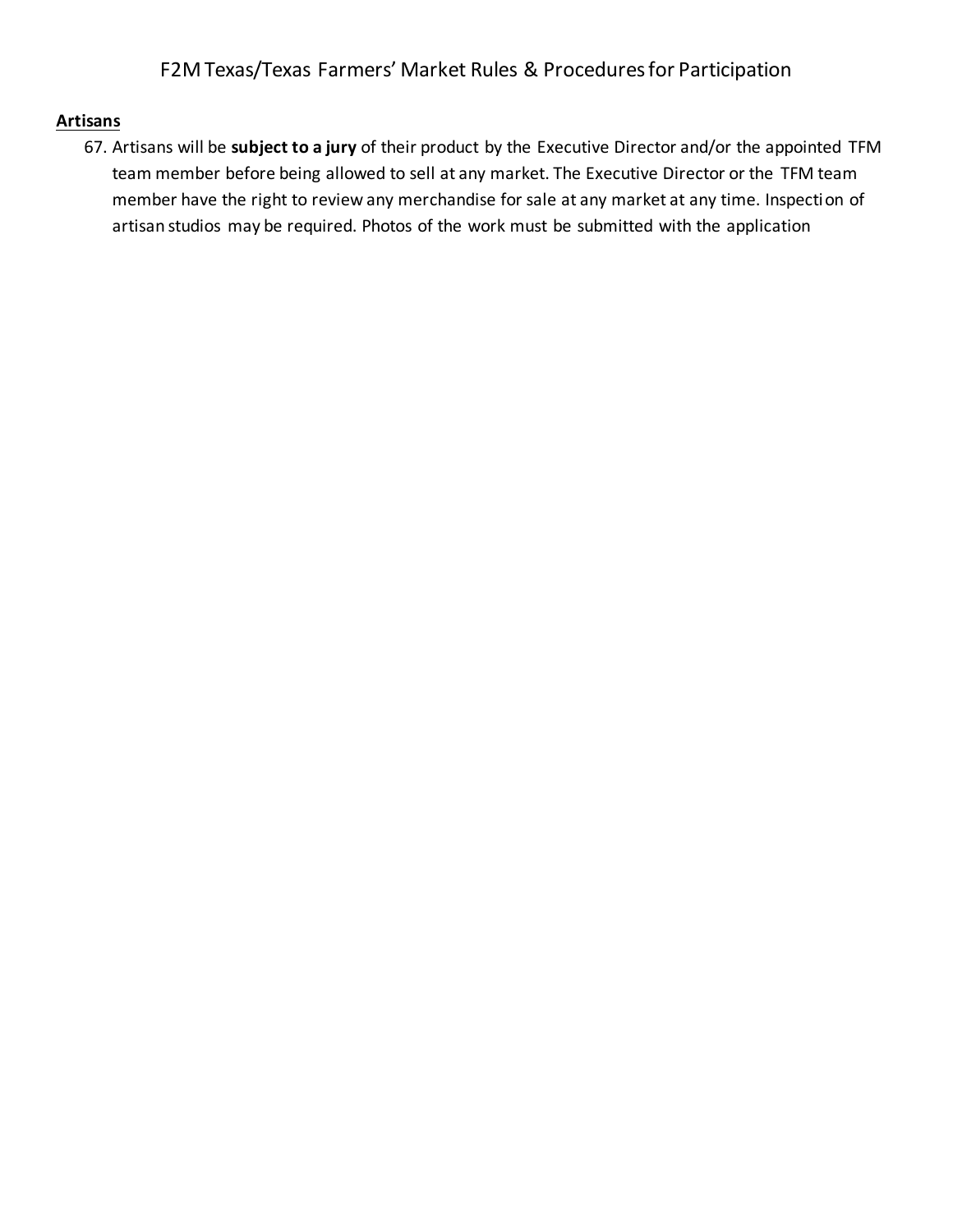### **Violations and Fines**

#### **Violations**

Violations of market rules will result in prompt corrective and punitive action. This process is generally constituted by the following steps: 1) verbal warning, 2) fines, 3) additional fines, 4) suspension/expulsion from market.

#### **Fines**

**Late or No Notice of Absence:** Full booth fee + \$25 penalty **Late Payments:** \$15 **Late to Market/Not Ready to Sell:** \$15 **Late Rental Request:** \$15 **Parking Violation (including blocking trailer/dumpster):** \$30 for first incident, \$50 for any additional incidents **Improperly wearing (or not wearing) a face covering:** \$15 **Using Market Trashcans or Dumpsters:** \$30 **Incomplete Equipment Set Up (weights):** \$30 **Prices Not Displayed:** \$30 **Bringing Items Not Pre-Approved**: \$30 **Incorrect Labeling**: \$15 **Driving into the Market During Prohibited Times**: \$30 **Tearing down Table, Tablecloth and Signage Before Market Close**: \$15 **Returned Checks:** \$40 + checks will no longer be accepted from that vendor **Disputed Charge Fee for QuickBooks Payments**: \$10 **Damage to Rented Equipment:** If rented equipment is damaged in the possession of the vendor regardless of

whether it was accidental, weather related, or beyond the control of the vendor, the vendor must replace it with equipment of equal or greater value and caliber or pay for replacement cost of the exact same brand and item purchased new.

### **\*\*All fines must be paid prior to setting up at the next market after fines were accrued. Unpaid fines are subject for expulsion from market at the Executive Director's discretion.\*\***

### **Suspension from Markets**

After 3 fines have been issued for a violation, the vendor will be suspended from the next 2 markets. If a second suspension is incurred, the vendor will be suspended from the next 4 markets. A third suspension will result in expulsion from the market.

**\*\*If a suspended vendor attempts to set up at market, their suspension period will be doubled, or they may be expelled from market at the Executive Director's discretion.\*\***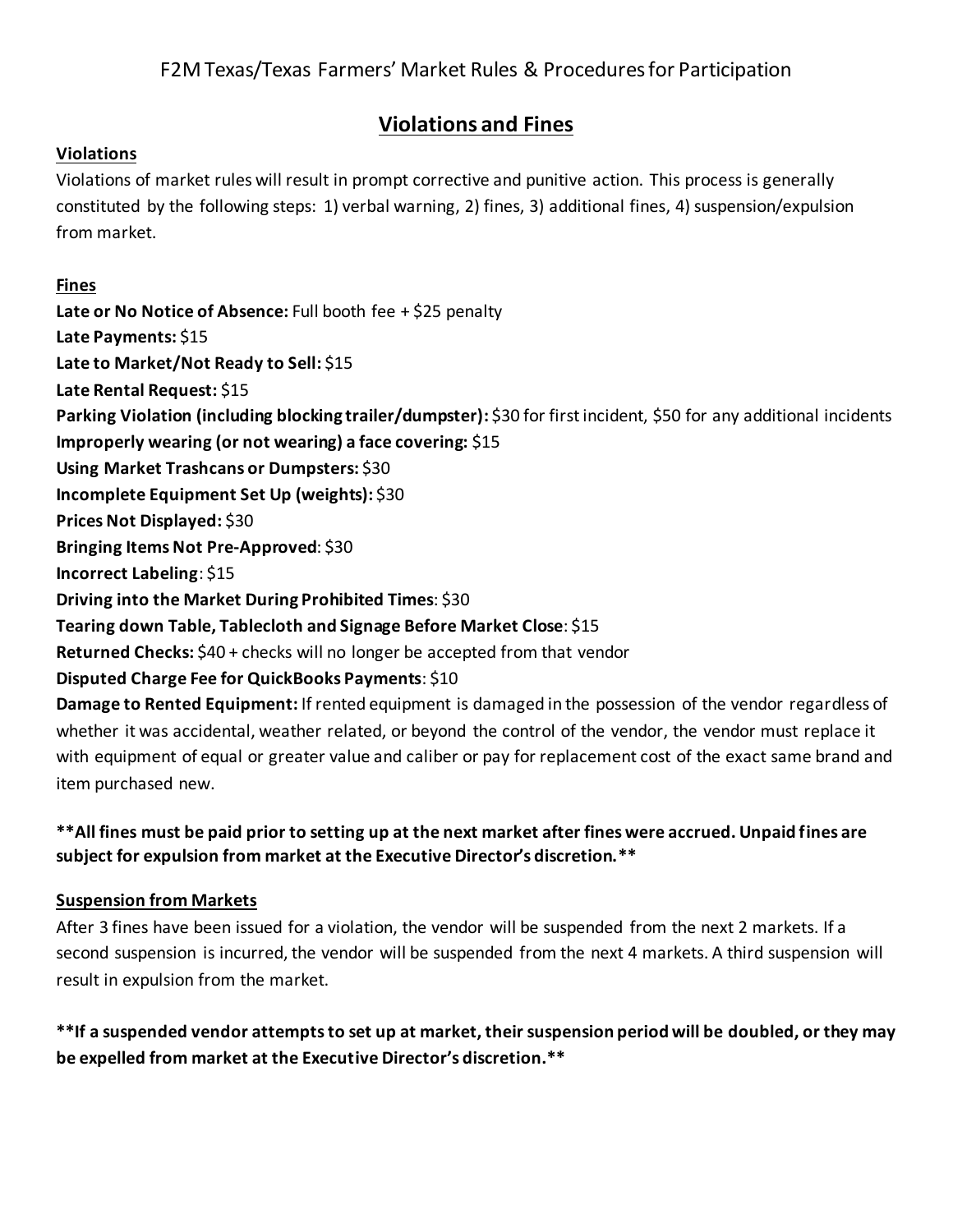## **TFM Governance**

**Market Coordinators:** Market Coordinators are an authority on matters regarding operations at market and should be acknowledged by vendors as official decision makers in the event of an issue arising onsite. **TFM Advisory Panel:** The TFM Advisory Panel serves all markets to support our team with advice and to deliver issues brought to any Panel member to the attention of the Executive Director or the Director of Operations via email within 5 working days of the written or verbal complaint or notice of an issue. TFM Leadership will resolve those vendor or shopper issues not solved directly at market with feedback from Panel members as deemed necessary. If approached by a vendor or shopper with an issue, Panel members listen, acknowledge understanding of what has been said and offer to complainants no commitments or opinions on behalf of the markets or F2M Texas. Panelists offer advice and input exclusively to TFM Leadership. This panel is voted upon by market vendors at the beginning of each market year.

**TFM Board of Directors:** The TFM Board of Directors are authorities on organizational policy and procedure and responsible for approving and finalizing market budget, rules and decisions as required by law.

### **Resolution and Grievances**

**Onsite Resolution:** TFM will make every effort to reach a resolution in the event an issue arises. At market, Market Coordinators are the first step in resolving issues. Please locate a Market Coordinator and discretely inform them of the issue at hand. Market Coordinators may be able to resolve the issue immediately, or they may choose to gather information to deliver in writing to the Director of Operations or Executive Director for further consideration. Vendors must abide by the final decision of the Market Coordinator or TFM Leadership.

### **Vendor Grievance Response Policy**

This Vendor Grievance Response Policy (this "Policy") is adopted as of 10/29/18 to implement a policy and guidelines for F2M Texas, Inc., a Texas non-profit corporation doing business as Texas Farmers Market ("TFM") personnel to respond to and investigate grievances and other complaints lodged against vendors that are participating in one or more of TFM's farmers' market events. This policy is not intended to address minor complaints or disputes among vendors, as TFM personnel are encouraged to informally resolve such minor complaints and disputes amongst the affected parties. This policy is intended to address only serious grievances that cannot be resolved informally amongst the affected parties, including primarily grievances seeking the removal of a vendor from further participation in TFM's farmers' market events.

- 1. Initial Response to Grievance:
	- a. Respond to indicate receipt of the grievance. This response should be sent to the party lodging the grievance (the "Complainant") within two (2) business days of the date of receipt of the grievance.
	- b. Review the grievance to determine the nature of the complaint.
	- c. If the grievance alleges a serious health risk, the nature and content of the grievance shall immediately be forwarded to the vendor against whom the grievance is directed (without identifying the Complainant).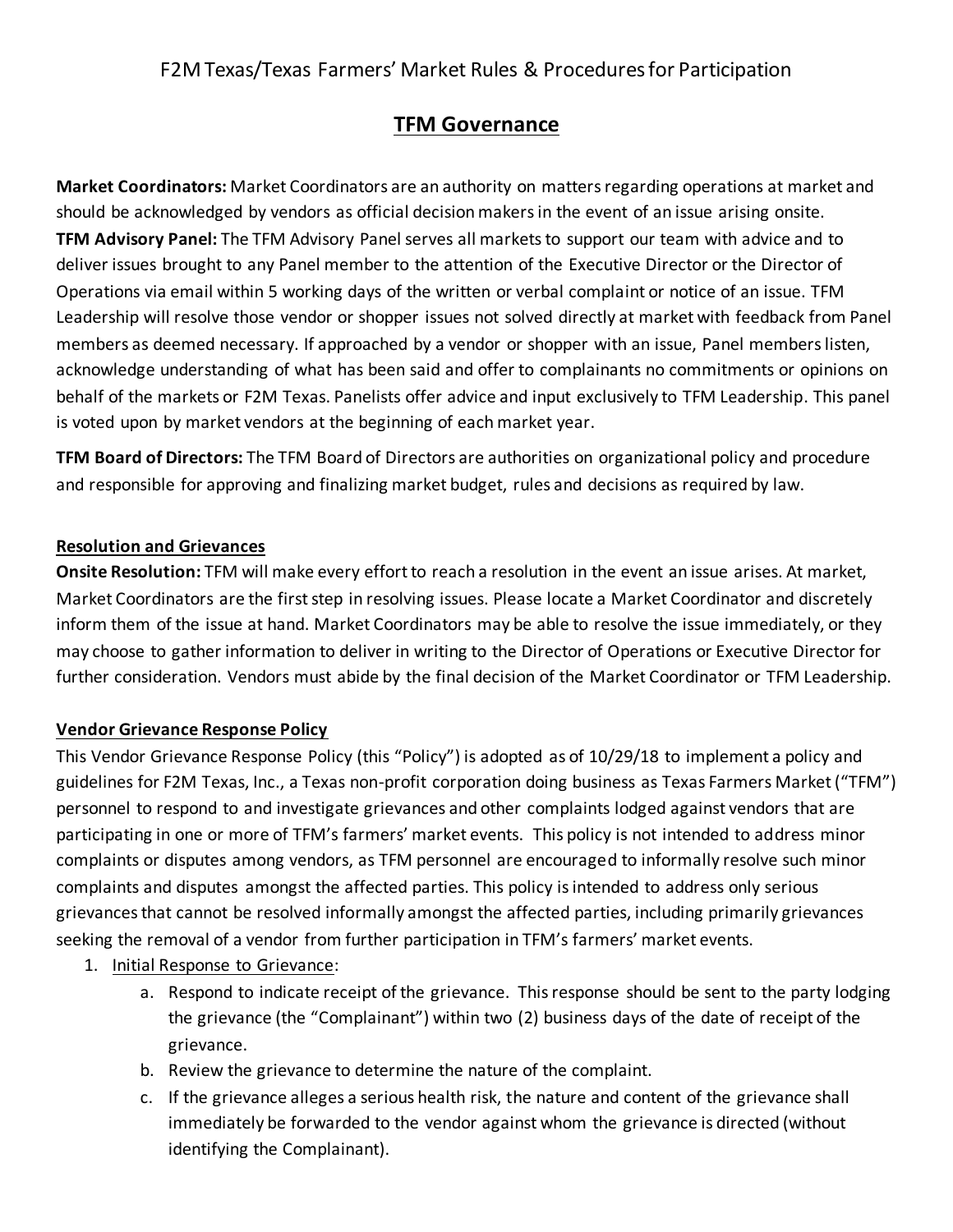- d. If the grievance alleges wrong doing on the part of the vendor (other than criminal wrongdoing), but the wrongdoing cannot be verified from the face of the grievance, request additional information from the Complainant including any documentary evidence relating to the grievance.
- e. If the grievance alleges wrong doing on the part of the vendor which wrongdoing would, to the executive director's actual knowledge, constitute a crime, then the Complainant shall be directed to local law enforcement authorities.
- f. The executive director of TFM shall forward a copy of the grievance to the chairperson of TFM's board of directors.
- g. Such grievance shall be treated as confidential, and TFM personnel shall not publish, comment upon, or otherwise disclose the contents or existence of such grievance (together with any additional information provided by the Complainant in connection with such grievance) to any person outside of TFM other than TFM's professional advisors, and shall refrain from disclosing any such information to any TFM personnel other than the board and those executive personnel of TFM with a need to know such information.
- 2. Determination of Decision Maker: TFM's chairperson of the board and executive director shall determine whether the grievance is so serious that it should be submitted to TFM's board of directors. Grievances that must be submitted to TFM's board of directors are those grievances alleging serious health risks and/or discrimination on a basis prohibited by law. Other grievances may be submitted to the board in the discretion of the executive director and the chairperson of the board. In the event that a grievance is submitted to TFM's board, the board shall may investigate and resolve the grievance on its own, or may delegate such responsibility to one or more persons subject to such directives as the board may determine necessary or appropriate. Grievances which are not submitted to TFM's board of directors shall be investigated and resolved by TFM's executive director.
- 3. Investigation:
	- a. The Complainant shall have the burden of establishing the veracity of the Complainant's grievance. Evidence of veracity shall be requested from the Complainant. Without limitation of the foregoing, the Complainant may be required to provide additional specifics regarding the grievance, provide testing results, and/or provide such other information as may be determined necessary or appropriate. If the Complainant fails to respond and provide any requested information within fourteen (14) days of the date of a request for such additional information, the grievance shall be deemed to be resolved in favor of the applicable vendor.
	- b. Upon receipt of any additional information requested, such information shall be reviewed. The board or the executive director, as applicable, may make one or more additional requests for such additional information as they may deem necessary or appropriate. If the Complainant fails to respond and provide any requested information within fourteen (14) days of the date of a request for such additional information, the grievance shall be deemed to be resolved in favor of the applicable vendor.
	- c. If the information provided by the Complainant is sufficient (as determined by the board or the executive director, as applicable) to establish the apparent veracity of the grievance against the